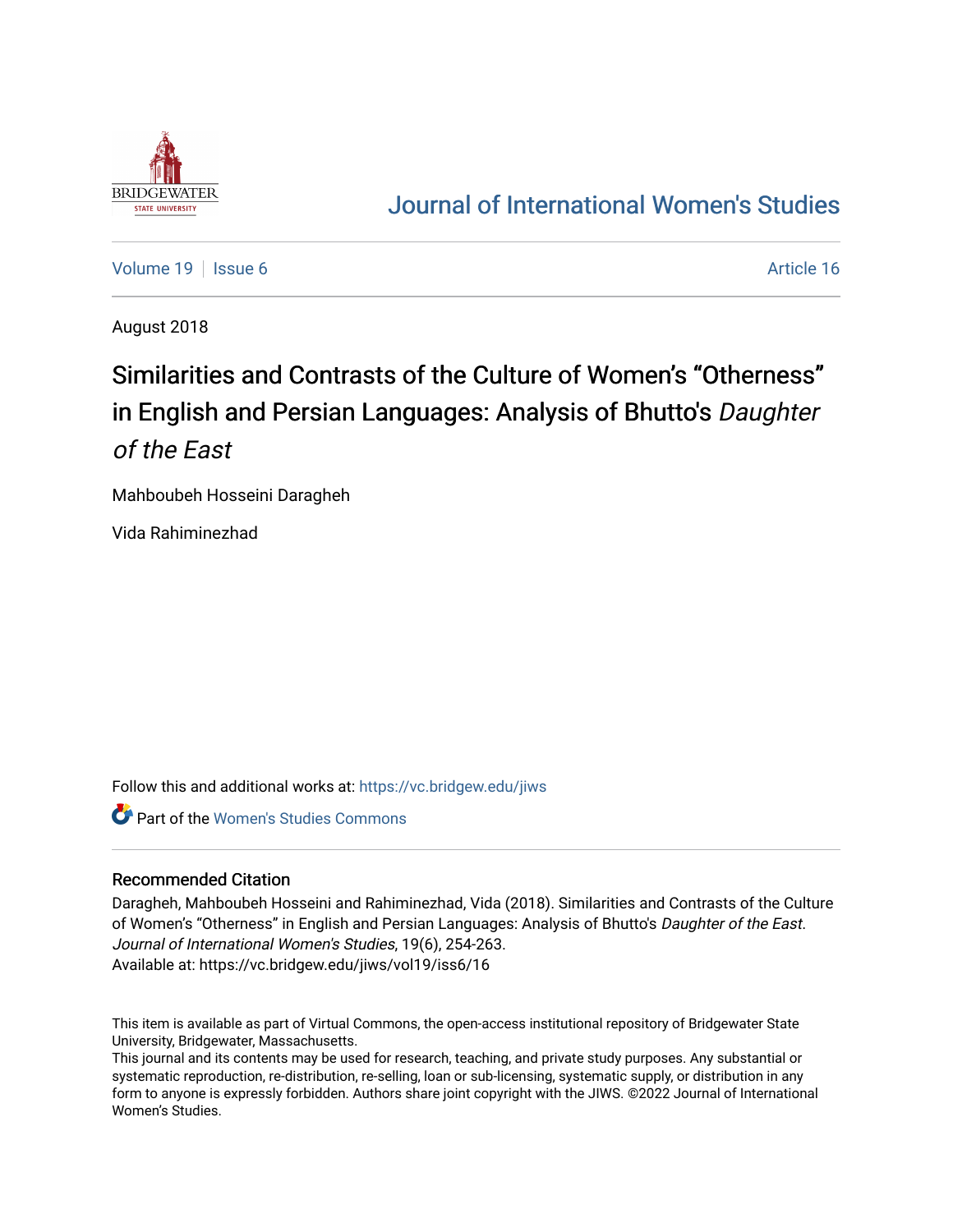Daragheh and Rahiminezhad: Similarities and Contrasts of the Culture of Women's "Otherness"

This journal and its contents may be used for research, teaching and private study purposes. Any substantial or systematic reproduction, re-distribution, re-selling, loan or sub-licensing, systematic supply or distribution in any form to anyone is expressly forbidden. ©2018 Journal of International Women's Studies.

## **Similarities and Contrasts of the Culture of Women's "Otherness" in English and Persian Languages: Analysis of Bhutto's** *Daughter of the East*

By Mahboubeh Hosseini Daragheh<sup>1</sup> and Vida Rahiminezhad<sup>2</sup>

### **Abstract**

Simone de Beauvoir in *The Second Sex* portrayed how the concepts of Self and Other are being shaped, created or reinforced in a text. The concept of Otherness is portrayed conspicuously in Benazir Bhutto's autobiography entitled *Daughter of the East.* Benazir Bhutto was the first democratically elected female leader of Pakistan and she was assassinated in December 2007. Bhutto talked about her personal life, strength and her political activity in the twentieth century. Alireza Ayari translated this autobiography into Persian in 2009. The purpose of this study is to examine the concept of women's Otherness in *Daughter of the East* (Source Text, "ST") and then to analyze the changes of this concept in its Persian translation (Target Text, "TT"). This is a mixed method study and includes qualitative and quantitative phases. In the qualitative phase, the facts of Otherness in the ST are compared to those in the TT in order to find out to what extent the exact meaning of Otherness in the ST transferred to the TT. The findings show that the translator could transfer the exact strength of meaning of Otherness to the TT in most cases. In the quantitative phase, the TT is examined by the use of manipulation strategies (omission, addition, substitution, attenuation). The investigation shows that out of 30 items under study, the most commonly used strategies by the translator were omission (46.66%) and addition (40%). It can be concluded that the translator may consciously and unconsciously use these two strategies more than others to impose certain conscious or unconscious cultural and linguistic implications in terms of Otherness.

*Keywords*: women's issues, Self, Others, Persian translation, manipulation strategies

## **Introduction**

Simone de Beauvoir takes an existentialist view on women in *The Second Sex* where she discussed the fact that men and women belong to the same world but with an important difference. In her view, men's world is a self-defined and self-explained world, but the world of women is defined and portrayed for the sake of men (Khan, 2014, p. 114). De Beauvoir's explanation of freedom, power and the Other is shown mainly in *The Second Sex* (1949).

To explain male-dominated culture, de Beauvoir uses Hegel's definition of the Other to represent woman as the Other in relation to man: "In the cultural context of the man-woman binary relation, the Other is a minority, the least favored social group, usually composed of a woman" (de Beauvoir, 1949, p. 33). Based on the binary opposition, man constructs woman to explain his superior position as Self. She is considered "as inessential as opposed to essential, he is the Subject, Self, he is Absolute—she is the Other" (de Beauvoir, 1949, p. 44).

 $\overline{\phantom{a}}$ 

<sup>&</sup>lt;sup>1</sup> Islamic Azad University South Tehran Branch Faculty of Persian Literature and Foreign Languages. Department of Teaching English as a Foreign Language/English Translation.

<sup>&</sup>lt;sup>2</sup> Research Institute for Education, Organization for Educational Research and Planning in Iran. vrahiminejad@yahoo.com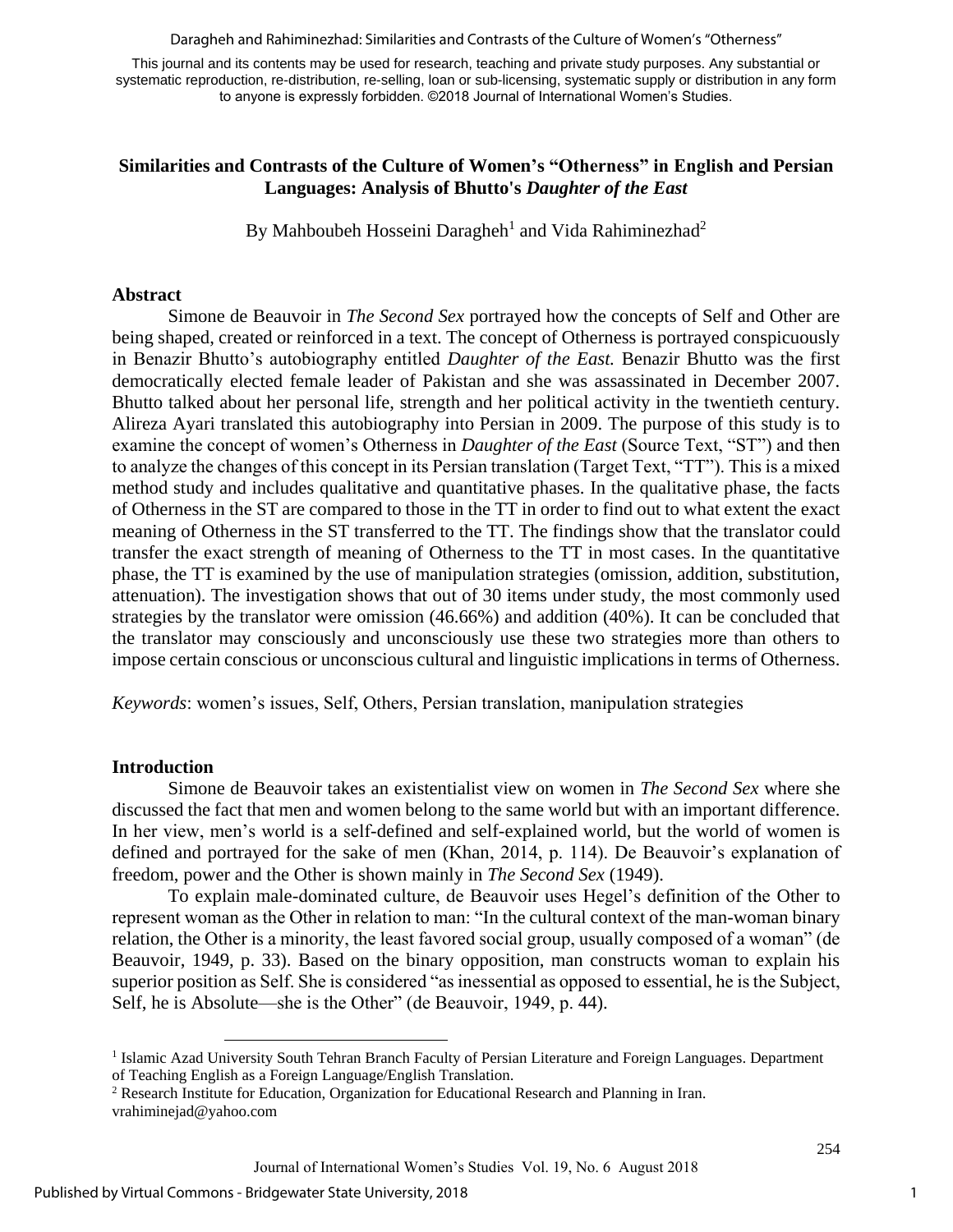Nayer (2008) describes the postcolonial subalternization as if "the native was the subaltern in the colonial era, postcolonialism created its own subaltern, women, 'lower castes', and classes, ethnic minority rapidly became the Others within the postcolonial nation state" (as cited in Nazar, 2016, p. 270). This theory is regularly repeated in postcolonial feminist studies as the discursive construction of the third woman, which is viewed as an oppressed category by Mohanty and Nayer. Nazar notes that "Pakistani women are portrayed as meek, passive creatures largely dependent upon their male members for support and protection. They are unable to defend themselves and have to rely upon male counterparts" (2016, p. 277).

Mohammad Hanif' has endeavored to capture the life of a postcolonial subaltern in his novel *Our Lady of Alice Bhatti* (2011). He represented the oppressed woman in many ways. Hanif's viewpoint has further strengthened the dichotomy of male/female, Self/Other, strong/weak, and independent/dependent. Women do not have a respectable status and are denied important roles in the society. They are treated as slaves; they are powerless and do not have the freedom to spend their lives independently (Nazar, 2016, p. 277).

Benazir Bhutto was the first and only woman Prime Minister of Pakistan; she was elected twice and served terms from 1988-1990 and 1993-1996. She was assassinated by a suicide bomber in 2007. Her autobiography entitled *Daughter of the East* was published in 1988. It is about her struggle and her "solitary confinement" before her presidency. She declared that her aim of writing her autobiography was "to set down the record of the brutal Martial Law regime of General Zia UL-Haq (p. 374). Hasan Taghizadeh Milani (1989) and Alireza Ayari (2009) translated *Daughter of the East* into Persian. The concern of this study is Ayari's translation (7<sup>th</sup> ed) since it is said that his translation is the newest, most perfect, and fluent version according to his readers. Furthermore, he has translated another work of Benazir Bhutto, *Reconciliation: Islam, Democracy, and the West*, so it can be said that Ayari is the best known translator of Bhutto's works (www.ibna.ir, 2016).

The aim of this article is to examine the concept of women's Otherness in *Daughter of the East* (Source Text, "ST") and to analyze the changes in the Persian translation (Target Text, "TT"). The method of this study is mixed—qualitative and quantitative. The analyzed units in the qualitative method are "terms" and in the quantitative method the analyzed units are sentences, both relevant to Otherness. In the qualitative method, in order to detect any units of Otherness, the whole ST was examined and all collected units were compared to the TT to find out to what extent the translator could convey the exact meaning of Otherness. The researcher decided to focus on the distortive aspect of manipulation in the translation of *Daughter of the East* based on Dukate's typology (2007), which includes strategies such as "omission," "addition," "substitution," and "attenuation" in the quantitative phase. All collected data were analyzed by the use of descriptive statistics—frequency and mean.

## *Otherness*

The idea of women's oppression in a patriarchal society is the major interest of de Beauvoir. Based on her view, the Otherness of women is not a sign of inferiority because of some biological reason, but rather women are put into the position of being the Other. Bhutto, in her autobiography, states that:

In our male-dominated culture, boys had always been favored over girls and were not only more often given an education, but in extreme instances were given food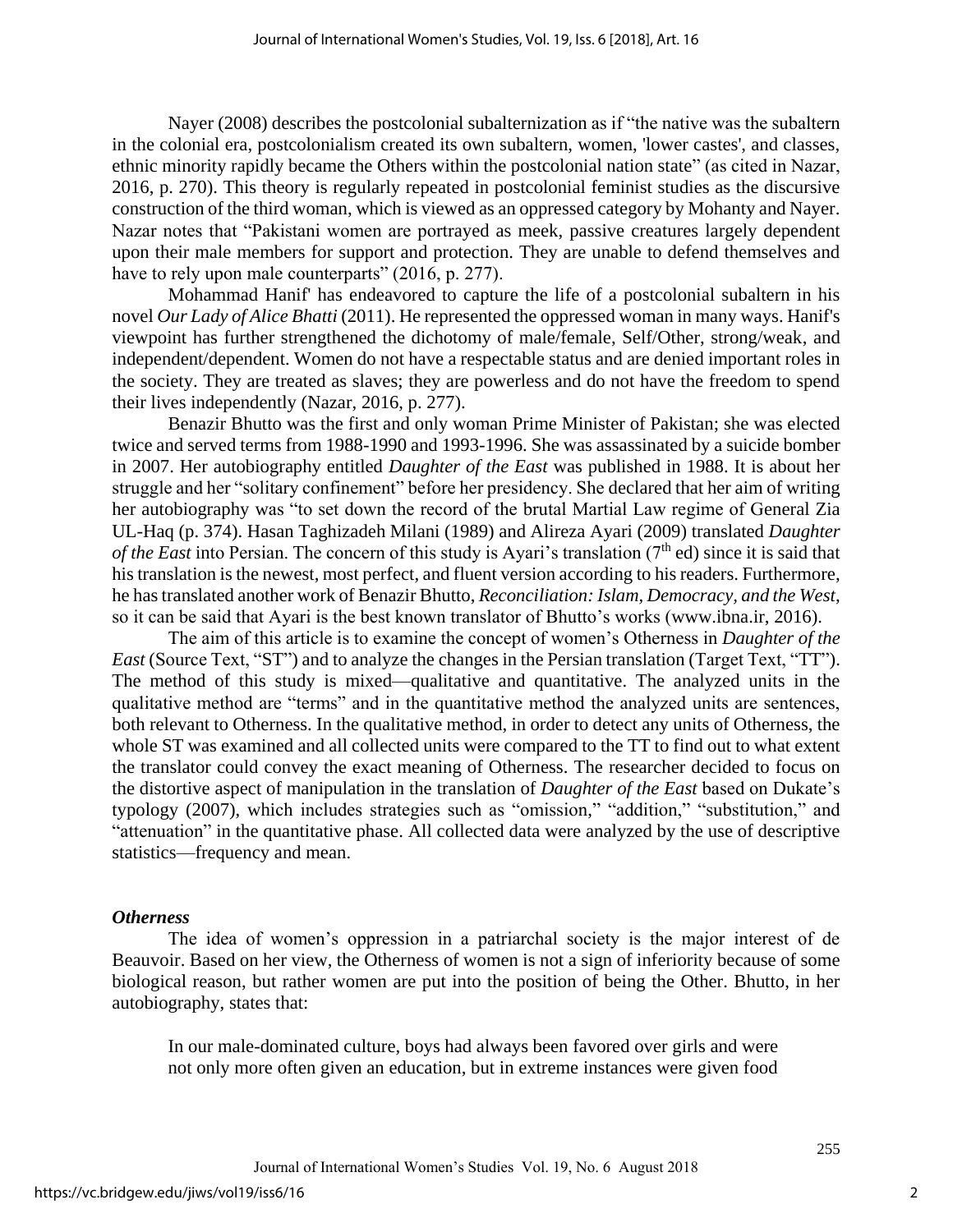first while the mother and daughters waited. In our family, however, there was no discrimination at all. (2007, p. 32)

Simone de Beauvoir uses Hegel's conception of the Other to describe a male-dominated culture that represents and treats women as the Other in relation to man. In the cultural context of the man/woman binary relation, the Other is a minority, the least favored social group usually composed of women (McCann, 2003, p. 33). As Bhutto portrayed in the above paragraph, a woman in Pakistan is considered the one who has to learn from childhood how to put men first and to play second fiddle herself. At the same time, Bhutto makes a contrast between her family and society in terms of treating girls—women's Otherness is not followed by her family.

The Persian translation of the above paragraph from *Daughter of the East* is as follows:

Dar farhange mard salare ma hamvare pesaran ra be dokhtaran tarjih dadeand, va na tanha aghlab az amuzesh barkhordar nabudand balke dar mavarede efrati aval be pesraha ghaza midadand va marda ro dokhtaran montazer mimandand. Ama dar khanevade ma hargez tabeez jayi nadashte ast. (Ayari, 2007, p. 68)

The term "discrimination" in the above paragraph is relevant to the concept of Otherness; this term in the TT is translated as "tabeez". Both terms mean "the practice of treating a person or a group differently from another in an unfair way" in the ST and the TT (L.M.A Dic, 2007, F.M Dic, 2013).

Bhutto in her autobiography talks about codes in Pakistani culture. She said that the code used by Pakistani delegations at the time of a disagreement is "A girl has been born", but when they achieve an agreement, they use the code "A boy has been born" (Bhutto, 2007, p. 65). De Beauvoir noted that "There is a good principle that created order, light, and man and a bad principle that created chaos, darkness, and woman" (de Beauvoir, 1949, p. 114). Bhutto portrays that in the man-oriented culture of Pakistan, a woman is considered as negative and evil:

If there is an agreement, we′ll say a boy has been born. If there is no agreement, we′ll say a girl has been born. How chauvinistic, I commented, but no one was listening. (2007, p. 65)

The Persian translation of the above paragraph is:

Heiate pakestan kodi ra dar nazar gerefte bud ke afrad ra ghader mikhast yekdigar ra az nahve pishrafte oza motale sazand. «agar tavafoghi hasel shavad , ma miguim ke yek pesar moteveled shode. Agar tavafoghi dar kar nabud, ma miguim ke yek dokhtar be donya amade.» nazar dadam: «cheghadr mard salarane !» Ama hich kas gush nadad. (Ayari, 2007, p. 110-111)

The term "chauvinistic" in the ST is translated to "mardsalarane" in the TT, which both mean "having the belief that your own sex is better, more intelligent, or more important than the other sex, especially if you are a man" (L.M.A Dic, 2007) in English and Persian (F.M Dic, 2013).

The other example of women's Otherness refers to the term "purdah", which means "seclusion of women from public observation" (Merriam-Webster, 2017). The "purdah" is a

3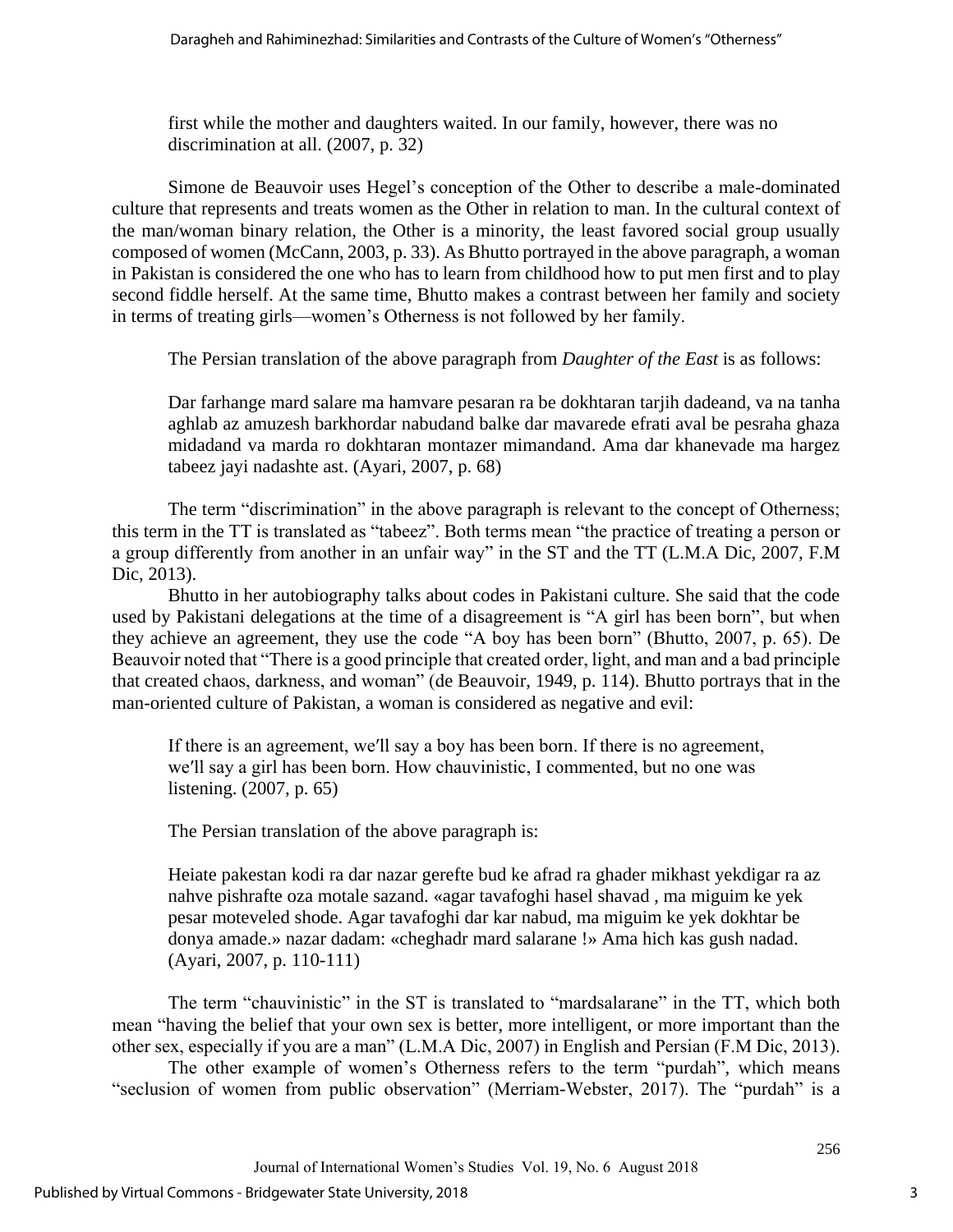masculine tool used to limit the roles of women, keep their status low, and seclude them from the rest of the world (Singh, 2006). Bhutto wrote:

After my mother and father married in 1951, my mother entered purdah with the other Bhutto women, and at first was allowed to leave the compound only once a week to visit her family. (2007, p. 32)

The above paragraph is translated to Persian as:

Pas az inke madar va pedaram dar sale 1951 ezdevaj kardand, madaram mesle digar zanane Bhutto az nazarha penhan shod, dar ebteda ejaze dasht ke hafteyi yek bar an ham baraye didane khanevadeash az khane kharej shaved. (Ayari, 2007, p. 67)

Benda defines woman as not regarded as an autonomous being. She is defined and differentiated with reference to man and not he with reference to her; she is the incidental, the inessential as opposed to the essential. He is the subject, he is the absolute- she is the Other (as cited by de Beauvoir in McCann, 2013, p. 41). Tierney notes that "purdah" is a term used in women's studies that refers to the gender relations based on hierarchical patterns, including strict behavioral rules, seclusion, prohibition, and limitation women against social roles and physical mobility (1999, p. 1173).

The concept of "purdah" portrays how women in Pakistan are treated as inessential, since they are not supposed to participate in social activities, and that they are oppressed by their own custom. This term in the TT turned into "az didha penhan shod", which means, "nobody could see her". This sentence cannot convey exactly the definition of "purdah" on its own, but with the help of the other supporting sentences, the definition of "purdah" is conveyed to some extent. Bhutto noted:

Sadly, many still believe that men control the women in their lives and by pressuring the man they will get him to pressure the woman. (2007, p. vi)

Ayari translated this paragraph to:

Moteasefane hanuz besyari az afrade jamee ma bar in tasavor hastand ke mardha bayad bar zendegiye zanan kontrole kamel dashte va ba ijade fesharhayi in masale ra hedayat mikonand. (2009, p. 18)

De Beauvoir describes Bachofen's hypothesis that women are the Other and there is no reciprocal relation between the sexes: "whether Earth, Mother, or goddess," she was not ever "a peer for man" (de Beauvoir, 1949, p. 104). De Beauvoir affirmed that "society has always been male, political power has been always in man's hands." Lévi-Strauss also maintained that "political authority, or simply social authority, always belong to men" (as cited in de Beauvoir, 2011, p. 82). Bhutto did not ignore such a point, since she notes, "Sadly, many still believe that men control the women in their lives and by pressuring the man they will get him to pressure the woman" (2007, p. vi). Such a point shows how men marginalized women in order to put themselves in the mainstream. Comparing this part to its Persian translation, it becomes clear that the term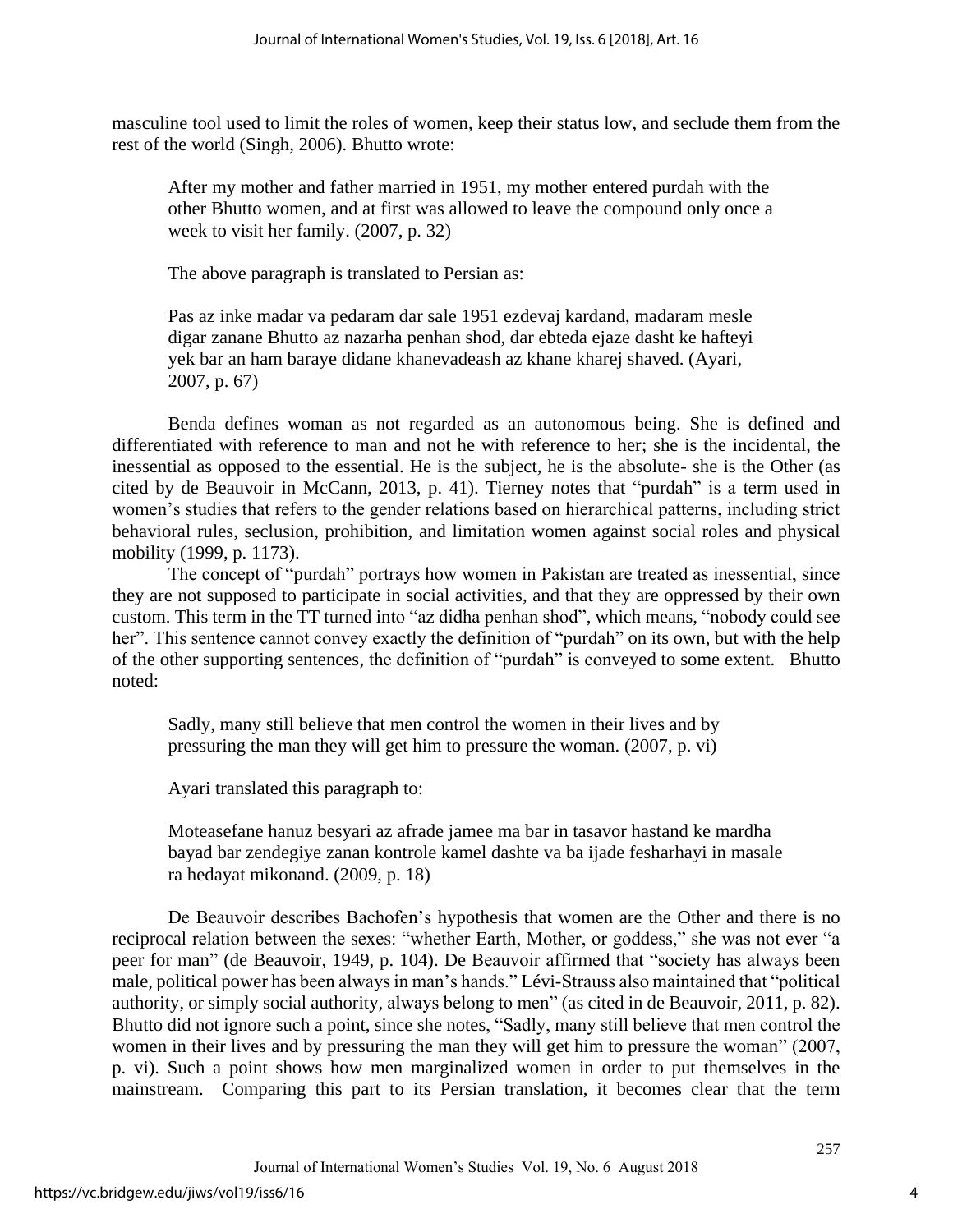"pressure" in English and "feshar" in Persian both mean "to try to make someone do something by making them feel it is their duty to do it" (L.M.A. Dic, 2007). But it becomes clear that the translator did not translate "by pressuring the man, they will get him to pressure the woman."

De Beauvoir argues that the Other who exists for the Self/Subject in an asymmetrical relationship is female, feminized, and occupying a secondary place in both concrete activity and subjective consciousness. The Other is not an equal complement to the Self/Subject, but rather serves as a projection of everything the Self/Subject rejects, such as immanence, passivity, and voicelessness (De Beauvoir, 1949, 1). This is the fact of Otherness in Pakistan society, since Bhutto notes that:

We still have to go the extra mile to prove that we are equal to men. We have to work longer hours and make more sacrifices. And we must emotionally protect ourselves from unfair, often vicious attacks made on us via the male members of our family. (2007, p. vi)

The Persian translation of the above paragraph is as follows:

Hanuz bayad talashhaye ziyadi anjam dahim ta sabet konim ke ba mardan barabar hastim. Ma bayad saate tulani be kar pardakhte va fadakarihaye ziyadi dar zendegi anjam dahim. Az janbehaye mokhtalefe ehsasi niz ma bayad moraghebe khodeman bashim ta az enteghadat va eterazat va bazi oghat hamalate mardan e khanevadehaye khod dar aman bemanim. (Ayari, 2007, p. 17-18)

Through this passage, Bhutto portrays the position of women and their lack of power in Pakistani society. The above passage shows the worth of women's lives in that patriarchal society and portrays that women are treated as the second sex. Comparison between the ST and the TT shows that the phrase "unfair, often vicious attacks" in the ST was translated to "enteghadat va eterazat vabazi oghat hamalat" in the TT, which literally means "criticizing and protesting and sometimes attacking." The word "unfair" means "not right or fair, especially by not giving an equal opportunity to everyone" (L.M.A Dic, 2007) in English, and "gheire adelane (unjust)" (F.M. Dic, 2013) in Persian. The term "vicious" in the ST means "cruelly and deliberately trying to hurt someone's feelings or make their character seem bad" (L.M.A Dic, 2007) in English, which can be translated to "vahshiyane" (F.M Dic, 2013) in Persian. It can be seen that the misunderstanding of these key words by the translator made the translation weak.

A final example of Otherness in Bhutto's autobiography shows an accurate translation of the concept:

Women were singled out for exclusion in all aspects of society. At some official functions, the guests began to be divided by sex, even the highest ranking woman being separated from their male colleagues. (Bhutto, 2007, p. 312)

The above paragraph is translated to Persian as:

Dast ruye zanan gozashte budand ta anha ra dar hameye bakhshhaye jamee tahrim lonand. Dar barkhi az ziyafathaye shame rasmi, mihmanane zan va mard ra az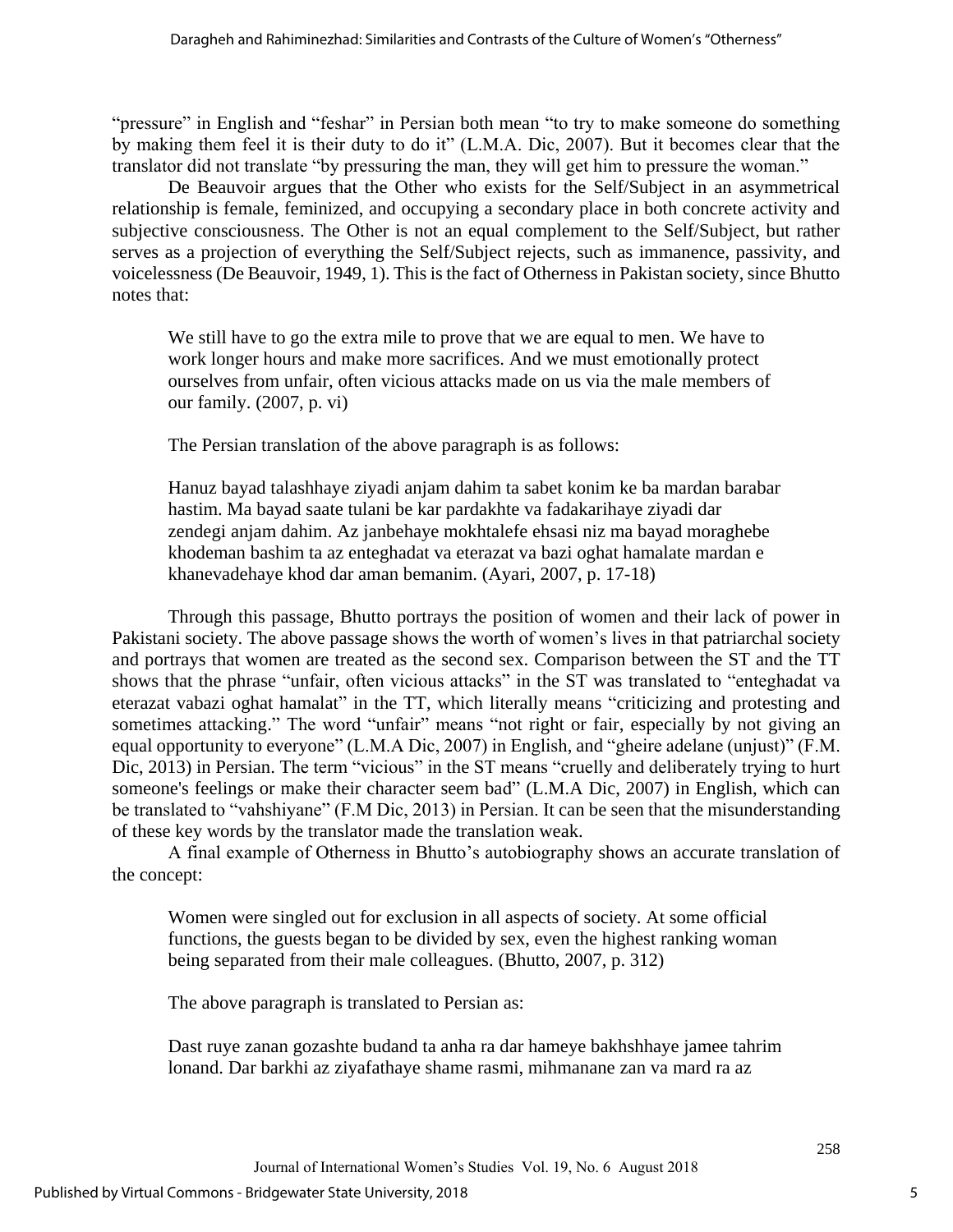yekdigar joda mikardand,hata zanane rade bala ra niz az hamrahane mardeshan joda mikardand. (Ayari, 2007, p. 410)

To analyze the above translation, the present researcher has used de Beauvoir's view that argues that a woman is always Other because the male is the Self; he is the subject and she is the object. Joseph also notes that "the meaning of what it is to be a woman is given by men" (2008, p. 1). A comparison between the ST and the TT shows that the term "singled out", which means "to choose one person or thing from among a group, especially in order to praise them or criticized them" (L.M.A Dic, 2007), in the ST was translated to "dast gozashtand" in the TT, which has the same meaning in Persian.

## **Dukate's typology of manipulation**

To analyze the concept of Otherness quantitatively, Dukate's typology of manipulation (2007) is used. The present researcher decided to focus on the distortive aspects of manipulation in the translation of *Daughter of the East* by the use of following strategies:

- Substitution
- Addition
- Omission
- Attenuation

Dukate defines distortion as the changing of meaning or purpose of something into something else which does not correspond to the truth (2007, p. 75). In the case of translation, it is changing the input information or message of the text in a way that makes it different from the original or may lead to misinterpretation. This can be done in various ways such as adding or omitting parts of the message and changing the tone or meaning of the original.

Normally when the translator encounters values in the original text which are not deemed appropriate to pass on to the target audience, they may be of the opinion that the problematic part of the text should be deleted or changed. It is often the case when cultural elements are embedded in the ST that are not familiar to the target audience (Dukate, 2007, p. 79). Thirty cases of manipulation were studied and through the following examples, the above mentioned manipulation strategies are clarified in the text.

## *Omission*

"Omission" occurs when some ST units are omitted from the translation for different reasons such as differences between source and target culture. The omission can take the form of removing small-scale units such as words, phrases, or sentences; or large-scale omissions like a whole paragraph (Ranjour, 2010). The strategy of omission, with a frequency of 14 cases out of 30, is the most commonly used strategy in this translation. Two examples of omission are as follows: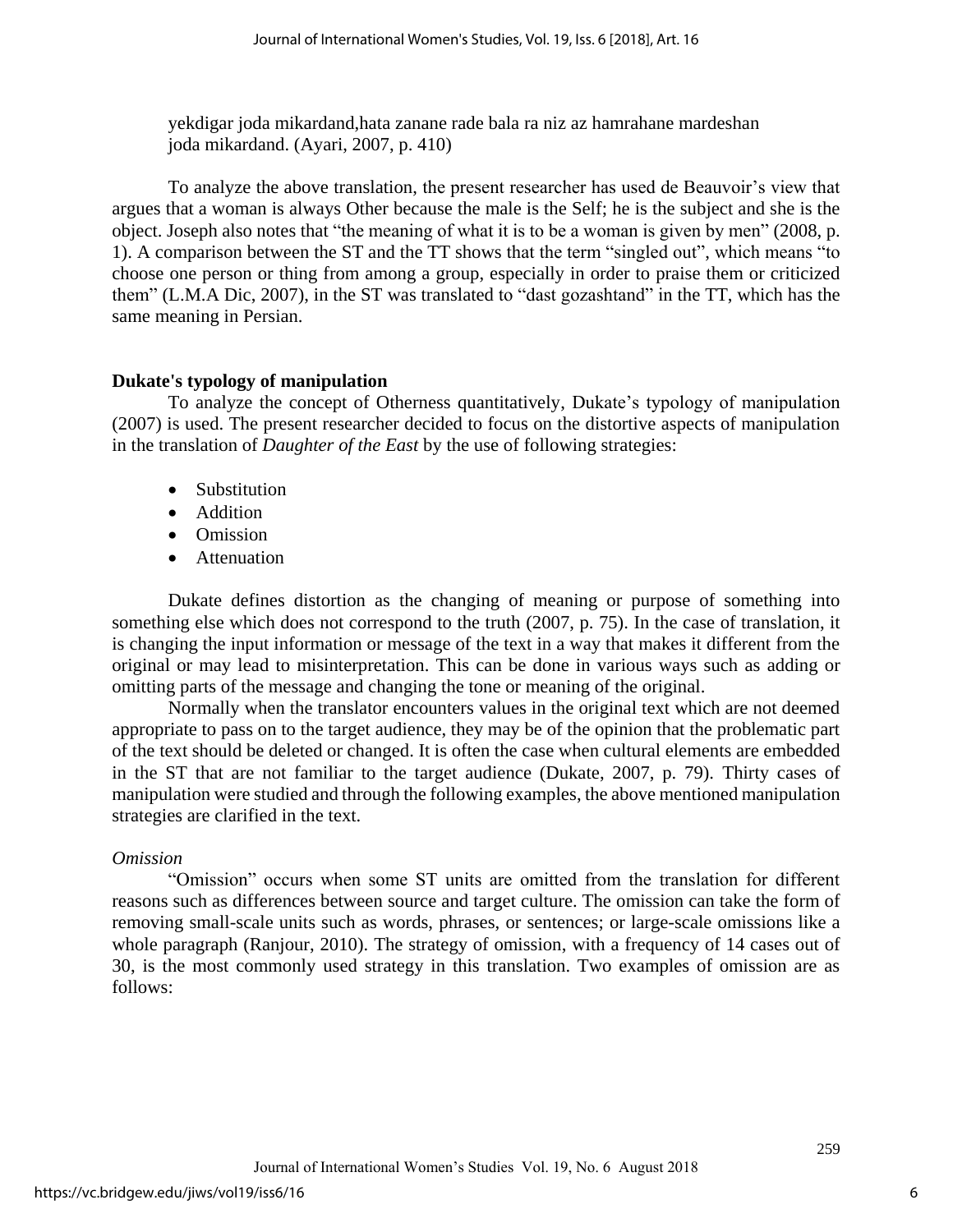| <b>Table No. 1. Cases of Omission</b> |  |  |
|---------------------------------------|--|--|
|---------------------------------------|--|--|

| No.                         | <b>ST</b>                     | <b>TT</b>                          |
|-----------------------------|-------------------------------|------------------------------------|
|                             | With no suitable first or     | Dar nabude pesar amuhaye           |
|                             | second Bhutto cousins         | daraje yek ya doye monaseb //////, |
|                             | available for marriage, they  | anan taslime zendegi dar pardeh,   |
|                             | had been consigned to a life  | poshte chahar divariye             |
|                             | of purdah behind their        | khaneshan dar Heydarabad abad      |
|                             | compound walls in             | shode budand. (Ayari, 2007, p.     |
|                             | Heydarabad (Bhutto, 2007, p.  | 228).                              |
|                             | 161).                         |                                    |
| $\mathcal{D}_{\mathcal{A}}$ | That is not a woman. That is  | ///                                |
|                             | Bjorn Borg. (Bhutto, 2007, p. |                                    |
|                             |                               |                                    |

As it is shown in the first example in Table No. 1, the "term available for marriage" in the ST was omitted by the translator in the TT, which might have been done either consciously or unconsciously. In the second example, two whole sentences of the ST were totally omitted in the translated version.

## *Addition*

Another strategy of manipulation is "addition", which refers to elements that the translator finds necessary to add to the original text (Ranjour, 2010). The translator manipulated the ST by adding a word or phrase to add a cultural flavor to the TT or to explain something which may not be familiar to the target readers. In comparing the ST and TT of Bhutto's autobiography, 12 out of the 30 cases were defined as added items in the corpus and was the second most frequent strategy discussed by Dukate (2007). Two examples of addition are as follows:

| <b>Table No. 2. Cases of Addition</b> |  |  |  |  |
|---------------------------------------|--|--|--|--|
|---------------------------------------|--|--|--|--|

| No.                         | <b>ST</b>                 | <b>TT</b>                       |
|-----------------------------|---------------------------|---------------------------------|
|                             | Sadly, many still believe | Moteasefane hanuz besyari       |
|                             | that men control the      | azafrade jameeye mabar in       |
|                             | women in their lives.     | tasavor hastand ke mardha bayad |
|                             | (Bhutto, 2007, p. vi)     | bar zendegiye zanan             |
|                             |                           | kontrolekameldashte. (Ayari,    |
|                             |                           | 2007, p.18                      |
| $\mathcal{D}_{\mathcal{L}}$ | He and his top army men   | Az nazare oo va sayere          |
|                             | believed a pregnant woman | hamrazmanash yek zane hamele    |
|                             | could not campaign.       | nemitavanest dar mobarezate     |
|                             | (Bhutto, 2007, p. vii)    | entekhabati hozuri moaser va    |
|                             |                           | faal dashte bashad. (Ayari,     |
|                             |                           | 2007, p.18                      |

As it is shown in the first example in Table No. 2, the translator, in order to smooth the flow of speech and make it sound more natural to the target reader, used the addition strategy by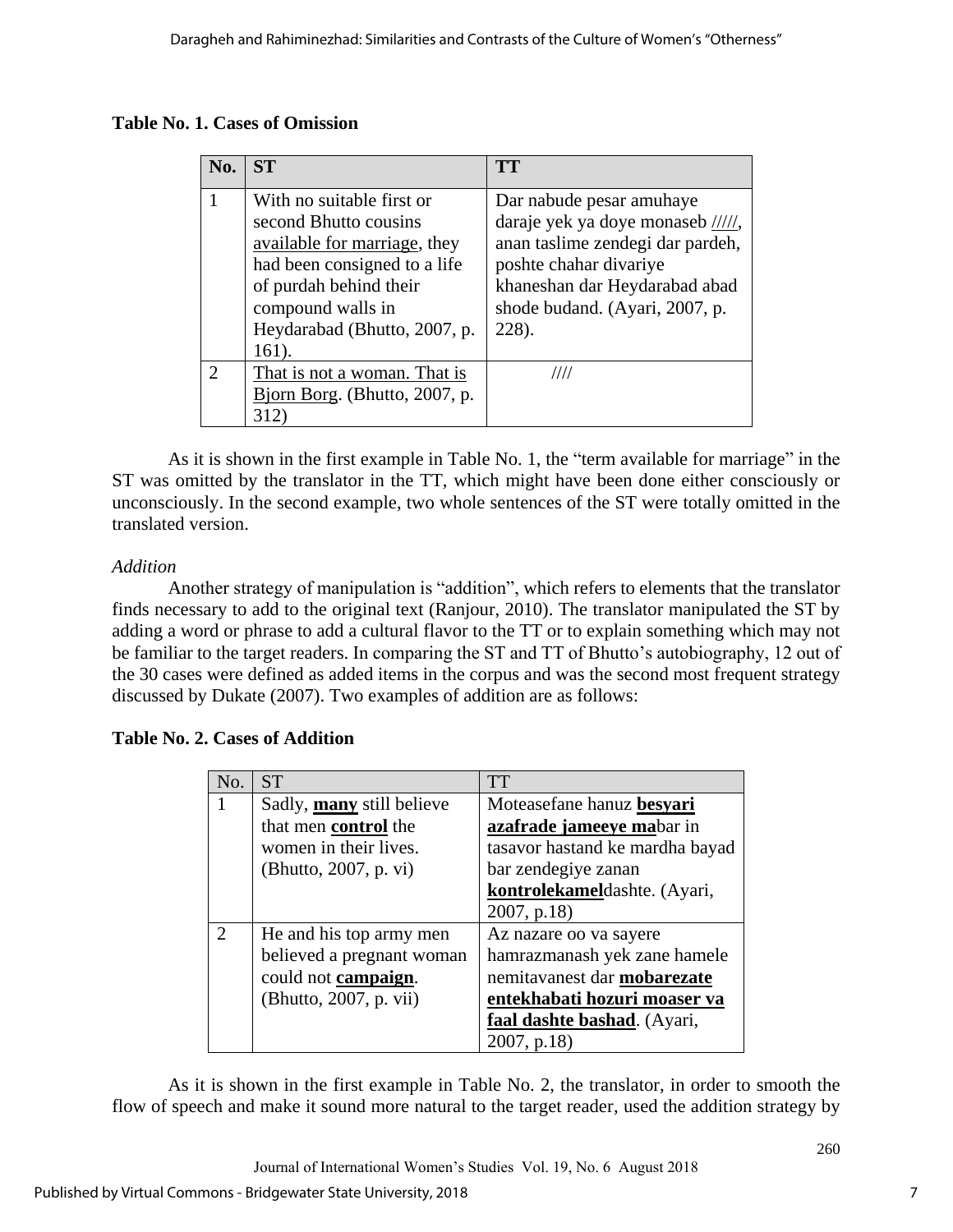translating the term "many" in the ST to "besyari az afrade jameeye ma" in the TT. For the same reason, the term "control" in the ST was translated to "dar mobarezate entekhabati hozuri moaser va faal dashte bashad" in the TT.

## *Substitution*

Whenever a concept is seen to be unsuitable in a given context, it may be substituted with a more appropriate one (Dukate, 2007). In the Persian translation of *Daughter of the East*, 4 of the 30 cases were found to be "substitution", making it the third most frequent strategy in the translation. Two examples are as follows:

## **Table No. 3. Cases of Substitution**

| No.                         | <b>Original Version</b>    | <b>Translated Version</b>     |
|-----------------------------|----------------------------|-------------------------------|
|                             | My victory in December     | Piruziye man dar december     |
|                             | of 1976 upset what was     | 1976, mojebe narahatiye       |
|                             | really an 'old boys' club. | anjomane saran shod. (Ayari,  |
|                             | (Bhutto, 2007, p. 76)      | 2007, p. 125)                 |
|                             | Asking them to desert me.  | Az anan darkhast mikardand ke |
| $\mathcal{D}_{\mathcal{L}}$ | (Bhutto, 2007, p. 403)     | poshte mara khali konand.     |
|                             |                            | (Ayari, 2007, p. 523)         |

As it is shown in the first sentence in Table No. 3., the phrase "old boys" in the ST was translated to "anjomane saran" in the TT, meaning "association of leaders", and the phrase "desert me" in the ST was substituted with the more relevant phrase "poshte mara khali konand in the TT, which means "They did not support me anymore".

## *Attenuation*

Another strategy applied by translators is "attenuation", which is to mitigate taboo words or unacceptable behavior due to moral or educational considerations. The translators often modify and change problematic concepts or behaviors by replacing them with other concepts that are less expressive, more neutral and more acceptable in the target culture (Ranjour, 2010).

Benazir Bhutto as the author of the *Daughter of the East* did not use any taboo words or describe any behavior considered unacceptable by the culture of the target language that would require attenuation.

## **Statistical Analysis of Dukate's Strategies**

The statistical analysis of Dukate's proposed manipulative strategies employed in the Persian translation of *Daughter of the East* is summarized in the following table: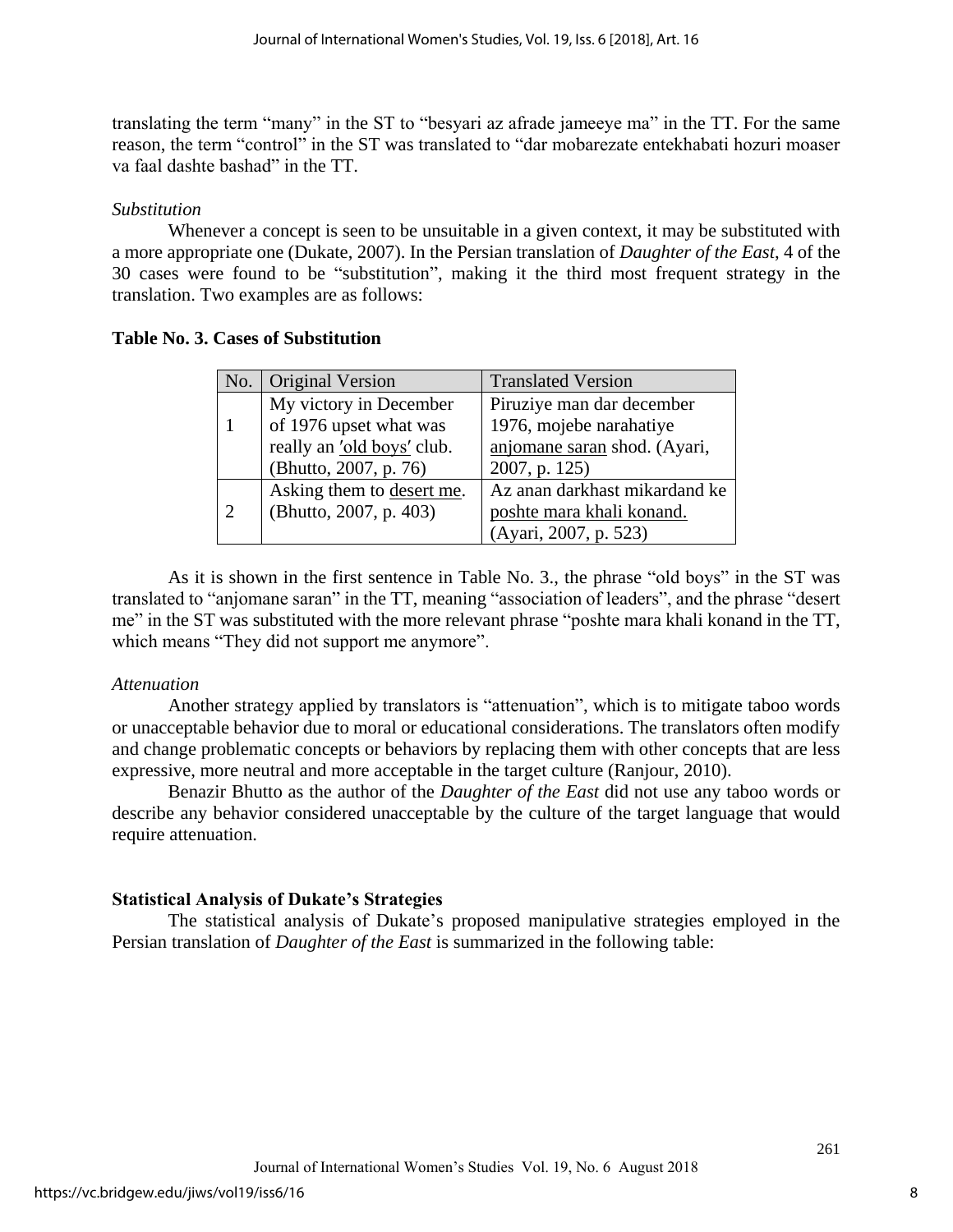| No.   | Strategy     | Frequency | Percentage |
|-------|--------------|-----------|------------|
|       | Omission     | 14        | 46.66%     |
|       | Addition     | 12        | 40%        |
| 3     | Substitution |           | 13.33%     |
|       | Attenuation  |           | 0%         |
| Total |              | 30        | 100%       |

## **Table No. 4. Statistical Analysis of Dukate's Strategies**

As it is demonstrated in Table No. 4, out of the 30 items under study, omission is the strategy most frequently applied by the translator when translating *Daughter of the* East, identified in 14 items. The next most frequent strategy is "addition", identified in 12 cases. The third most frequently applied strategy is "substitution" and finally "attenuation" was not applied to any items based on Iranian norms.

## **Conclusion**

Translations may have a double connection with the source language and culture on the one hand and the target language on the other hand. It seems that in the process of translation, the original version of the text undergoes fundamental changes to the extent that usually the original concept is either lost or reinterpreted. Factors such as the translator's ideological background and the target society's dominant ideology affect the outcome of translating.

Otherness is an essential concept in colonized Women's Studies. Pakistan as a colonized country is constructed of binary oppositions-pairs, which give each one the value that the other has not accessed– male/female, Other/Self, marginal/central. Bhutto in *Daughter of the East* portrays women's Otherness. The changes of this concept in the TT are analyzed in this article qualitatively and quantitatively. Qualitative analysis showed that in most cases the translator could convey the concept of Otherness correctly from the ST to the TT. Quantitative analysis indicated that the dominant manipulative strategies used in the Persian translation of *Daughter of the East* are "omission" (46.66%) followed by "addition" (40%), "substitution" (13.33%) and "attenuation" (0%), respectively.

Overall, it can be concluded that every translator has to conform to the governing norms of the target culture and target language. *Daughter of the East*, due to its cultural and social significance as well as its public appeal in the source and target cultures, has undergone certain manipulative actions. The translator may consciously and unconsciously use manipulative strategies to impose certain conscious or subconscious ideological, cultural and linguistic implications. According to the findings, the translator was more inclined to omitting and adding elements than substituting or attenuating.